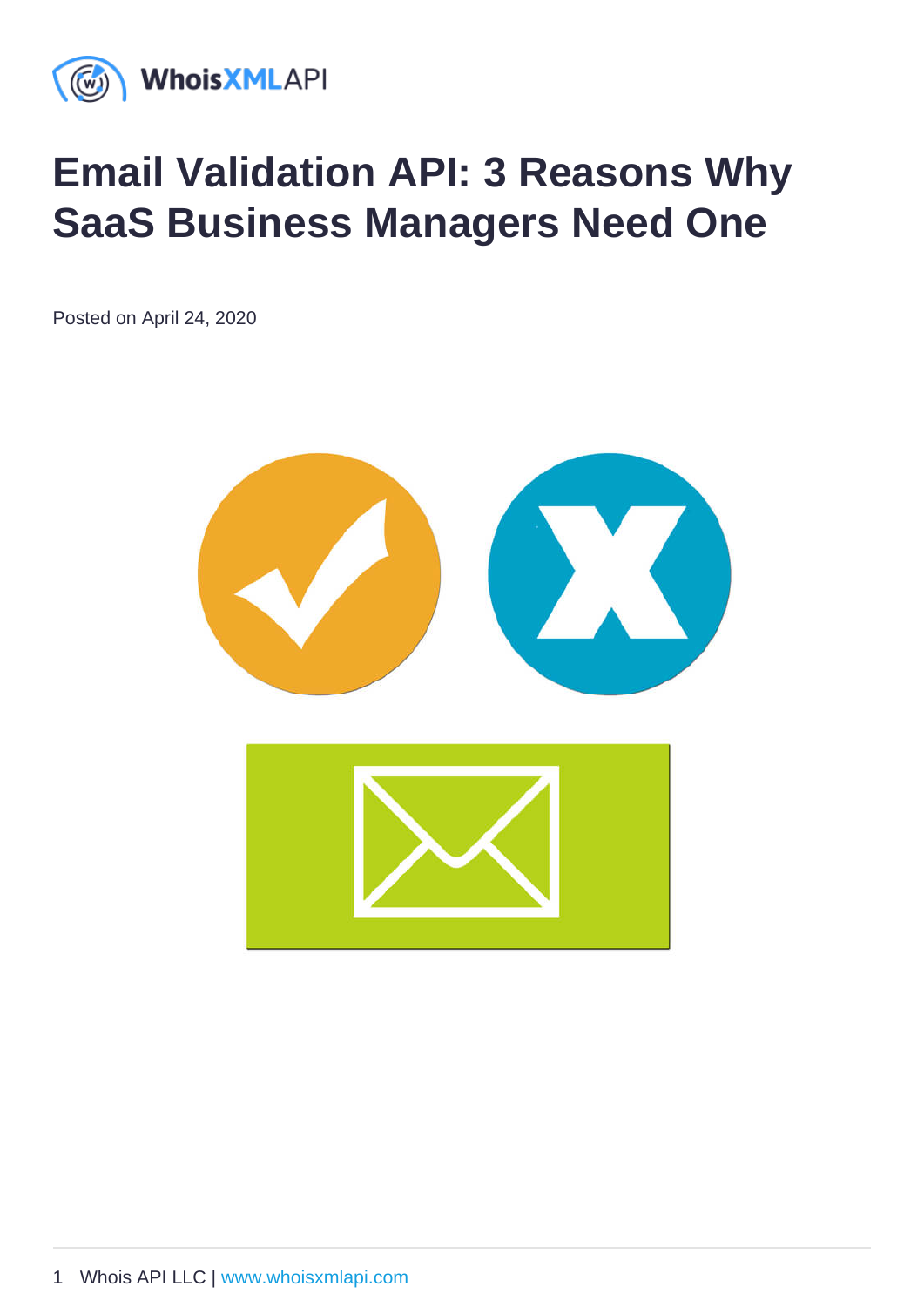The software-as-a-service (SaaS) industry has seen quite an expansion over the last years, with experts [predicting](https://www.cisco.com/c/en/us/solutions/collateral/service-provider/global-cloud-index-gci/white-paper-c11-738085.html) that it will account for as much as 75% of all cloud workloads by 2021. The top reason for that is cost-effectiveness since cloud-based SaaS applications generally require less upfront investment and maintenance than on-premise software.

Other reasons behind the shift to SaaS include:

- Scalability: SaaS businesses with well-established user bases usually have enough bandwidth to support steady operational growth. This is practical in the sense that their users do not have to worry about purchasing extra servers or setting up the necessary infrastructure themselves to handle the additional queries they may need.
- Flexibility: Traditionally, employees need to go to their company's office to access applications relevant to their jobs. With cloud-based SaaS, however, they can access the same resources from home or virtually any other location. For companies that allow employees to work remotely, this could even translate to office rental cost savings.
- Accessibility: Using on-premise software requires companies to have backup storage for their data. That way, they can retrieve information if systems freeze or if the files in use get corrupted. Cloud-based SaaS removes the urgent need for backup storage since providers store all data on accessible devices as long as users have Internet access.

All these aspects have contributed to the increasing adoption of SaaS. SaaS business managers, therefore, have quite a lot in their hands and need all the help they can get. Tools such as [Email Validation API](https://emailverification.whoisxmlapi.com/api) can assist them in performing more vital functions that range from supporting the sales team in their lead generation activities to helping the marketing team with their campaign efforts to ensuring that their SaaS offerings are well-protected.

But what is email validation? Do SaaS business managers need it? This post takes a closer look at these questions.

## What Is Email Validation ?

Loosely defined, email validation is the process of verifying if a given email address exists. But it is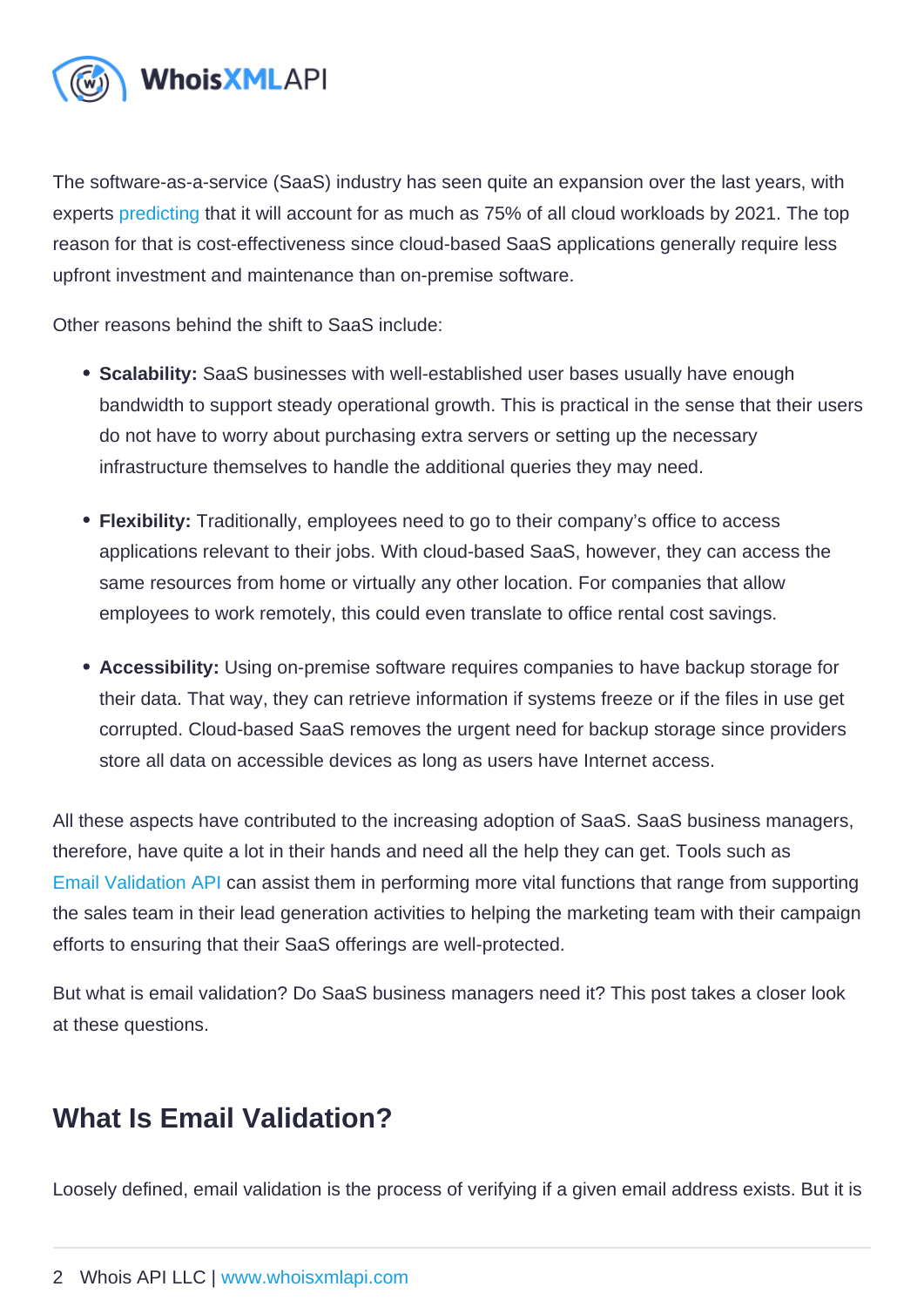also more than that. An excellent email validation tool can check the validity and quality of an email address. Such checks are essential, especially amid the proliferation of disposable or temporary email addresses.

Keep in mind that anyone can create a disposable email address within less than five minutes. How they use these addresses vary, but they are nearly always low-quality users at best and cybercriminals at worst. Email validation is, therefore, a crucial process for SaaS companies since an email address is often their first requirement when users sign up for their services.

Email Validation API, in particular, checks if an email address:

- adheres to the syntax standards set by the Internet Engineering Task Force (IETF)
- is disposable or not
- has an existing corresponding mailbox
- has an existing corresponding mail server
- is a catch-all email address
- is likely to [contain typos](https://emailverification.whoisxmlapi.com/blog/how-to-validate-an-email-address-for-typos-syntax-curse-words-and-other-rules)

Email Validation API can be integrated into existing systems and solutions using PHP, Node.js, Python, Flask, and Express.js.

## Top 3 Reasons Why SaaS Business Managers Need Email Validation API

SaaS business managers can help keep their user bases free from malicious entities with the help of Email Validation API, among other tools. We listed down three ways in which email validation can ease their jobs below.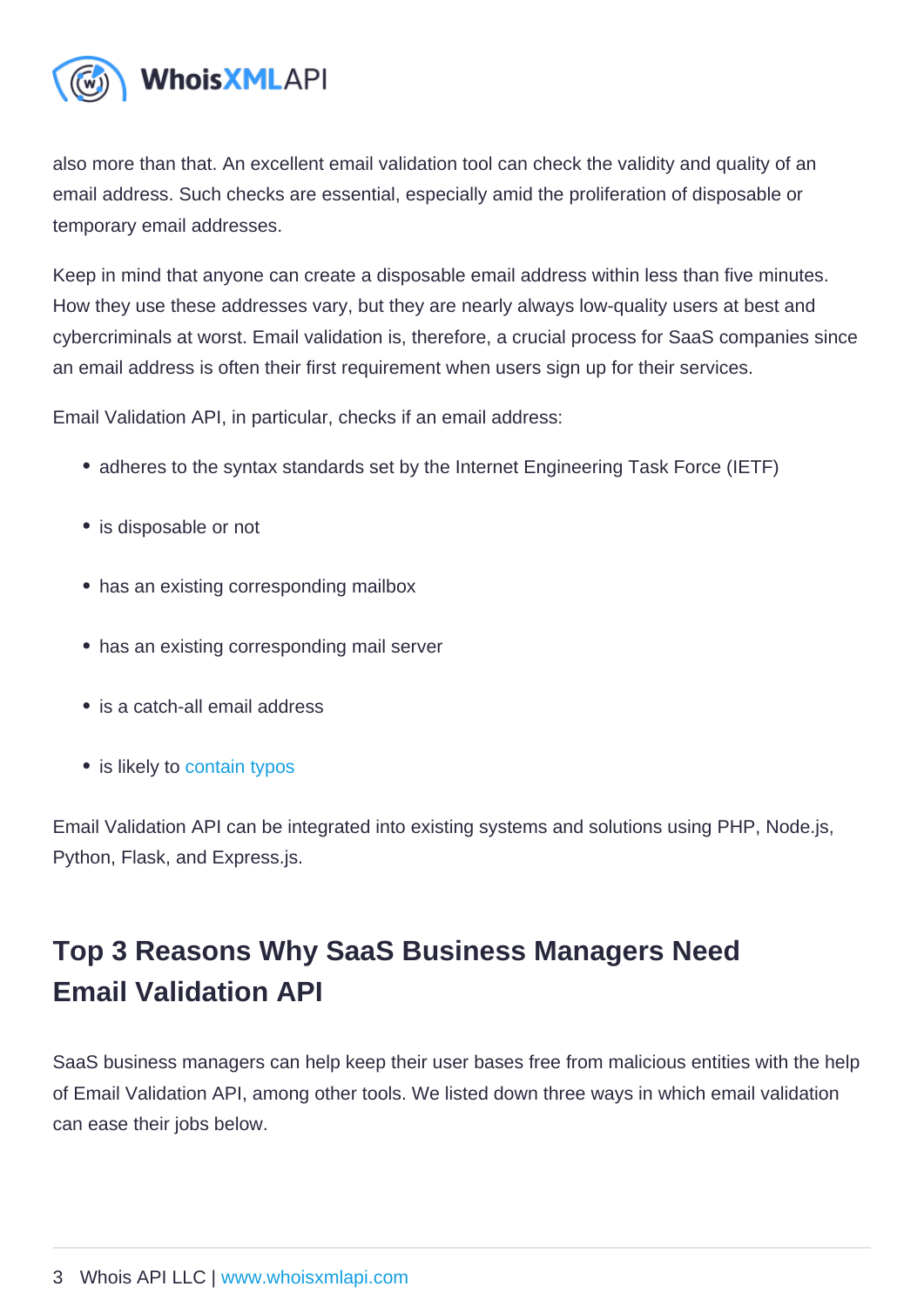### 1. Preventing potential phishing attempts or attacks by screening email communications

Perhaps due to the growth of SaaS adoption, threat actors have also developed ways to attack SaaS businesses. At the beginning of 2019, SaaS and webmail services became the [top phishing](https://docs.apwg.org/reports/apwg_trends_report_q1_2019.pdf)  [target,](https://docs.apwg.org/reports/apwg_trends_report_q1_2019.pdf) overtaking online payment services. Over a third (36%) of phishing attacks targeted SaaS and webmail service providers, while only 27% and 16%, respectively, targeted organizations in payment services and financial sectors.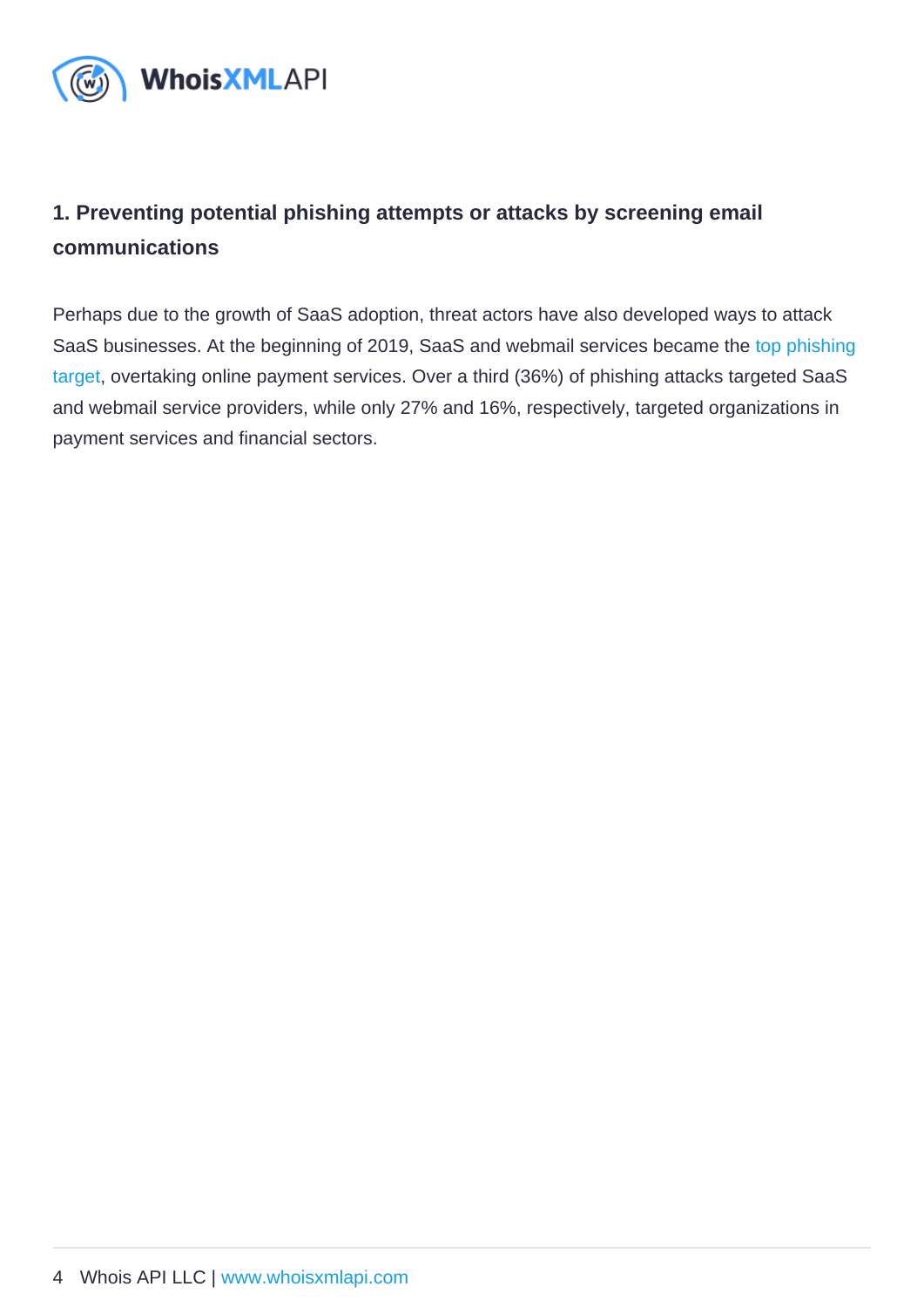SaaS providers can reduce this number from their end by validating every email address that communicates with their network. By filtering potentially dangerous email addresses, they can avoid becoming the victim of a phishing attack.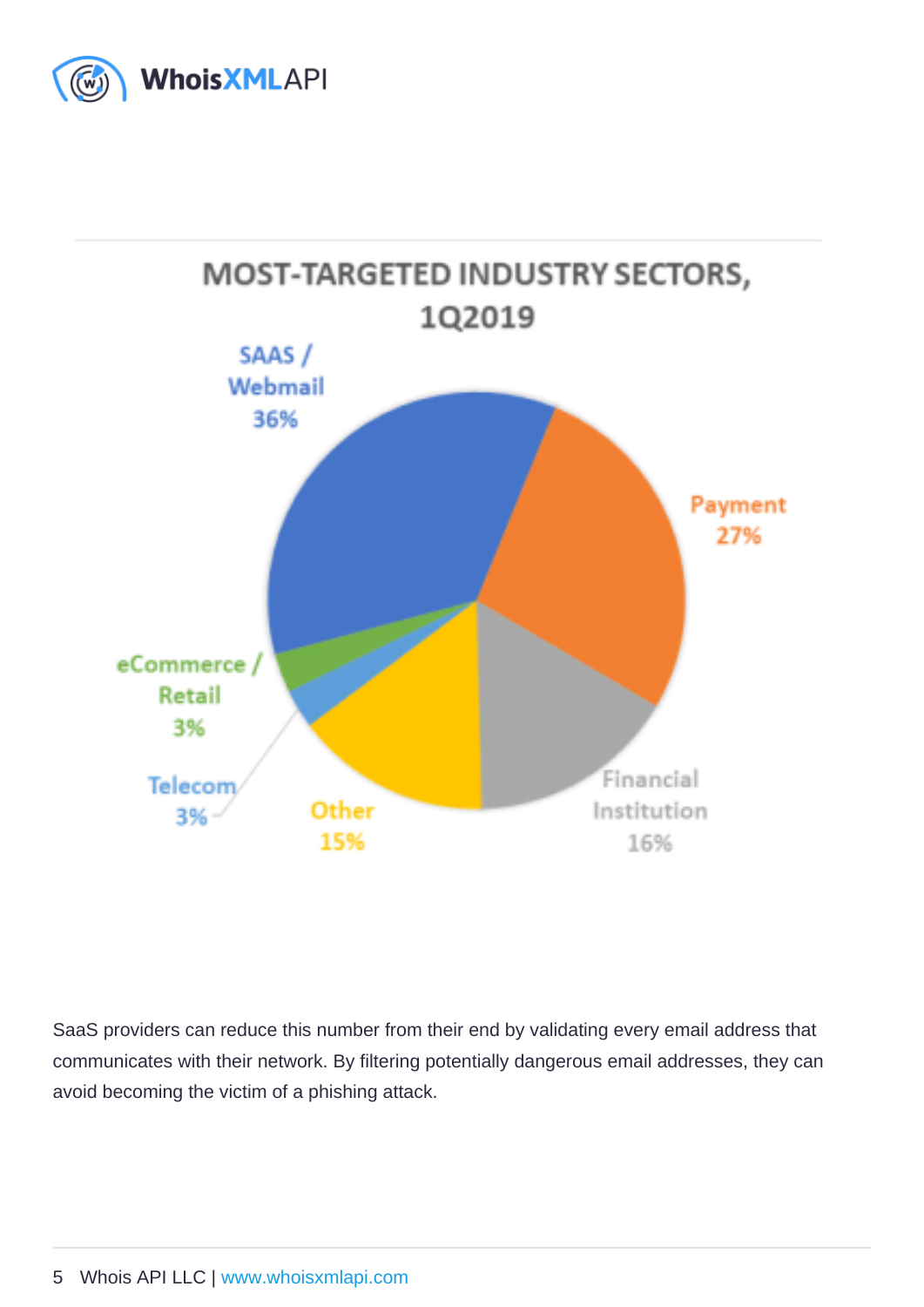#### 2. Avoiding freemium feature abuse by disallowing the use of disposable email addresses

To increase sales, SaaS providers often offer freemium packages or free trials in hope that subscribers will love using their products and services so much that they'll turn into paying customers.

Salesforce, for instance, offers a free trial of its customer relationship management (CRM) SaaS offering. But to what extent is the company protected from abusers who register accounts over and over not to pay? To find out, we tried signing up for the service using a temporary email address:

Once the address was created, all we had to do was to fill out the signup form shown below: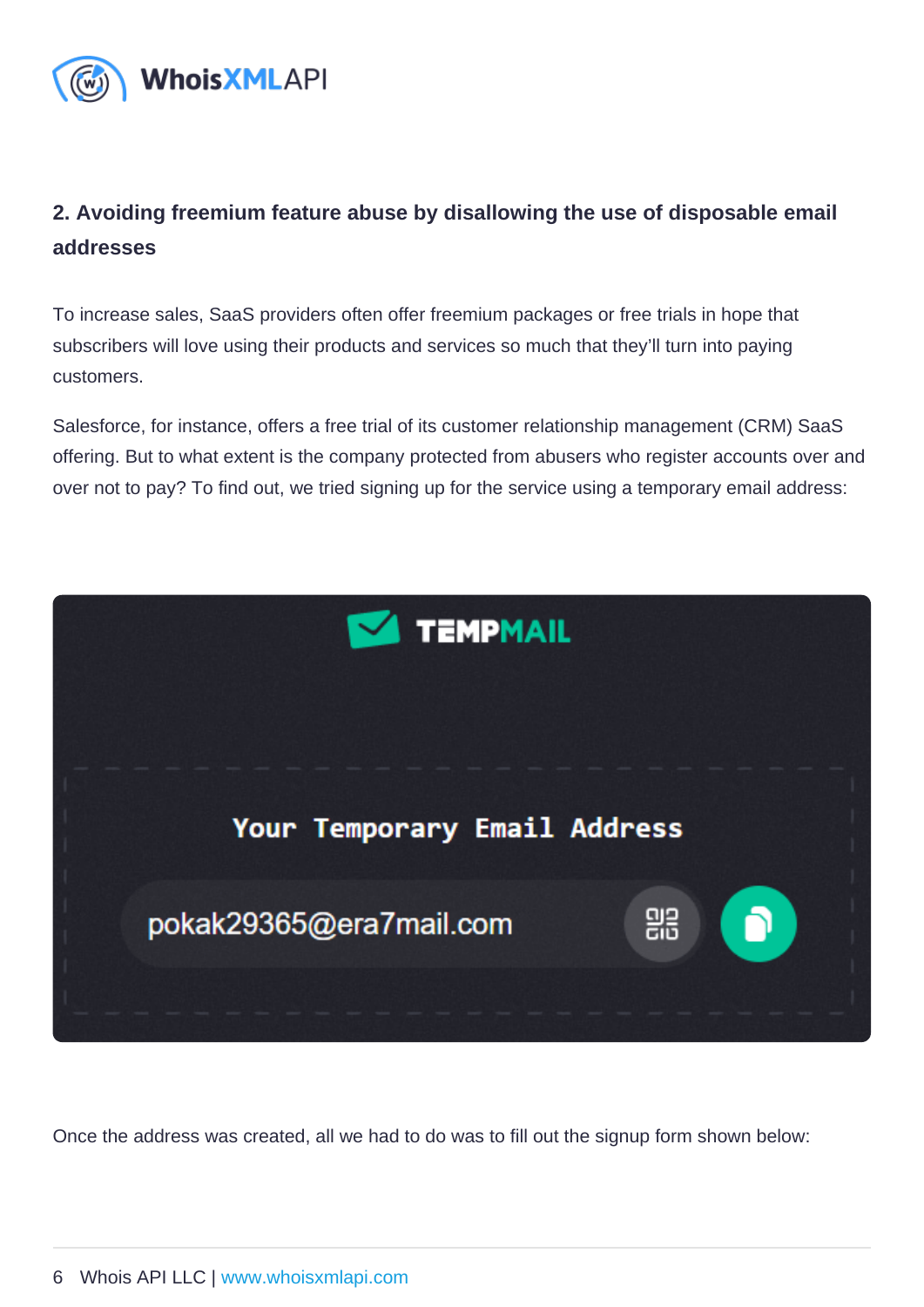Not long after, we received a welcome email on our temporary mailbox: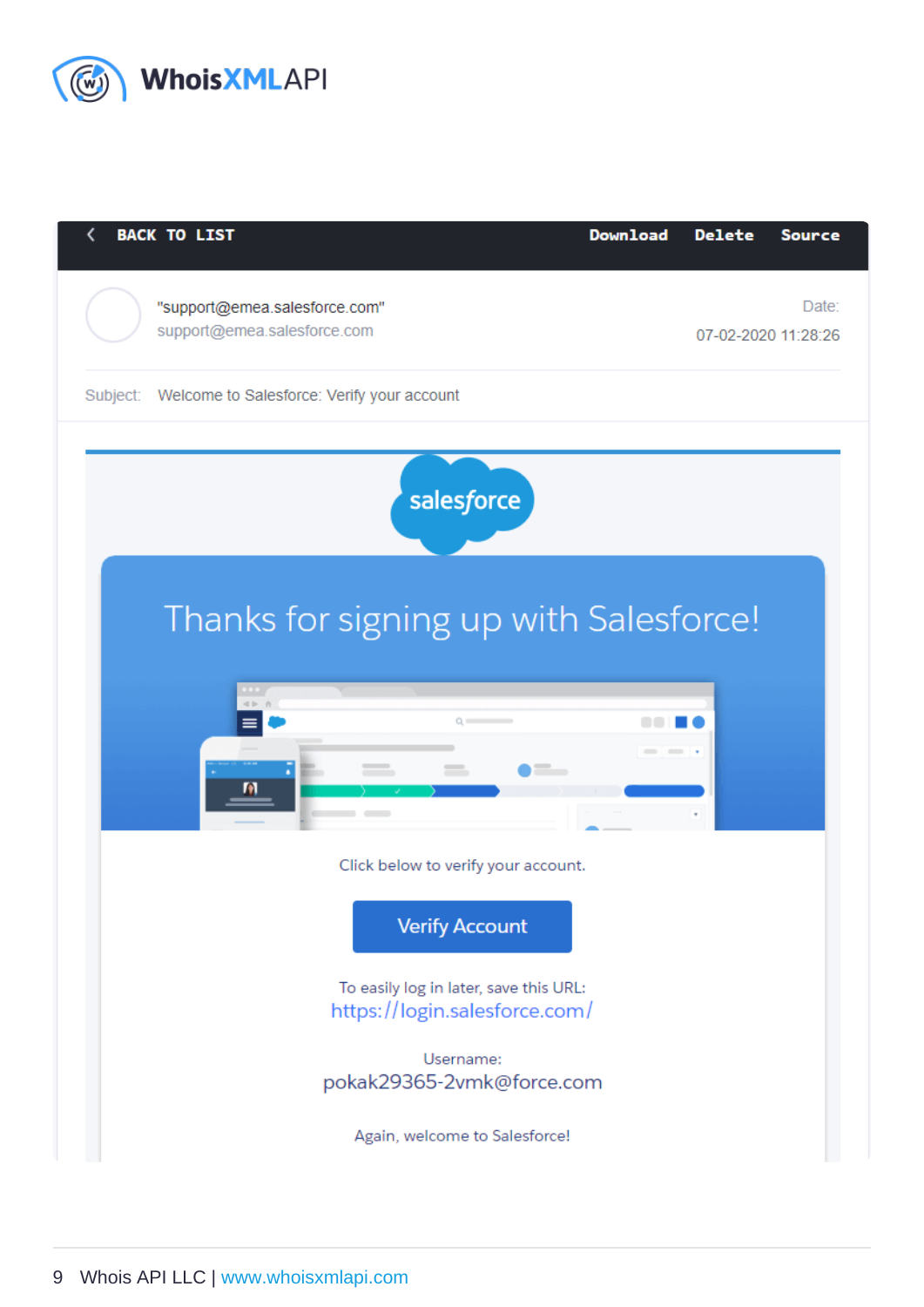We did not delve in any further as this just serves as a way to demonstrate how easy it would be for anyone with a temporary email address to sign up for Salesforce's freemium services. Once the 30-day free trial is over, what's there to stop the same user from signing up again using another disposable email address? Failing to verify email addresses from the onset makes SaaS providers prone to abuse.

A good example of a company that verifies email addresses is HubSpot. It also offers free trials for its CRM, Marketing Hub, Service Hub, and Sales Hub offerings. But when we tried to create a free account using the same disposable email address, it rejected our registration.

Other SaaS providers can follow HubSpot's example with the help of Email Validation API.

3. Improving marketing campaign results by maintaining a clean email database